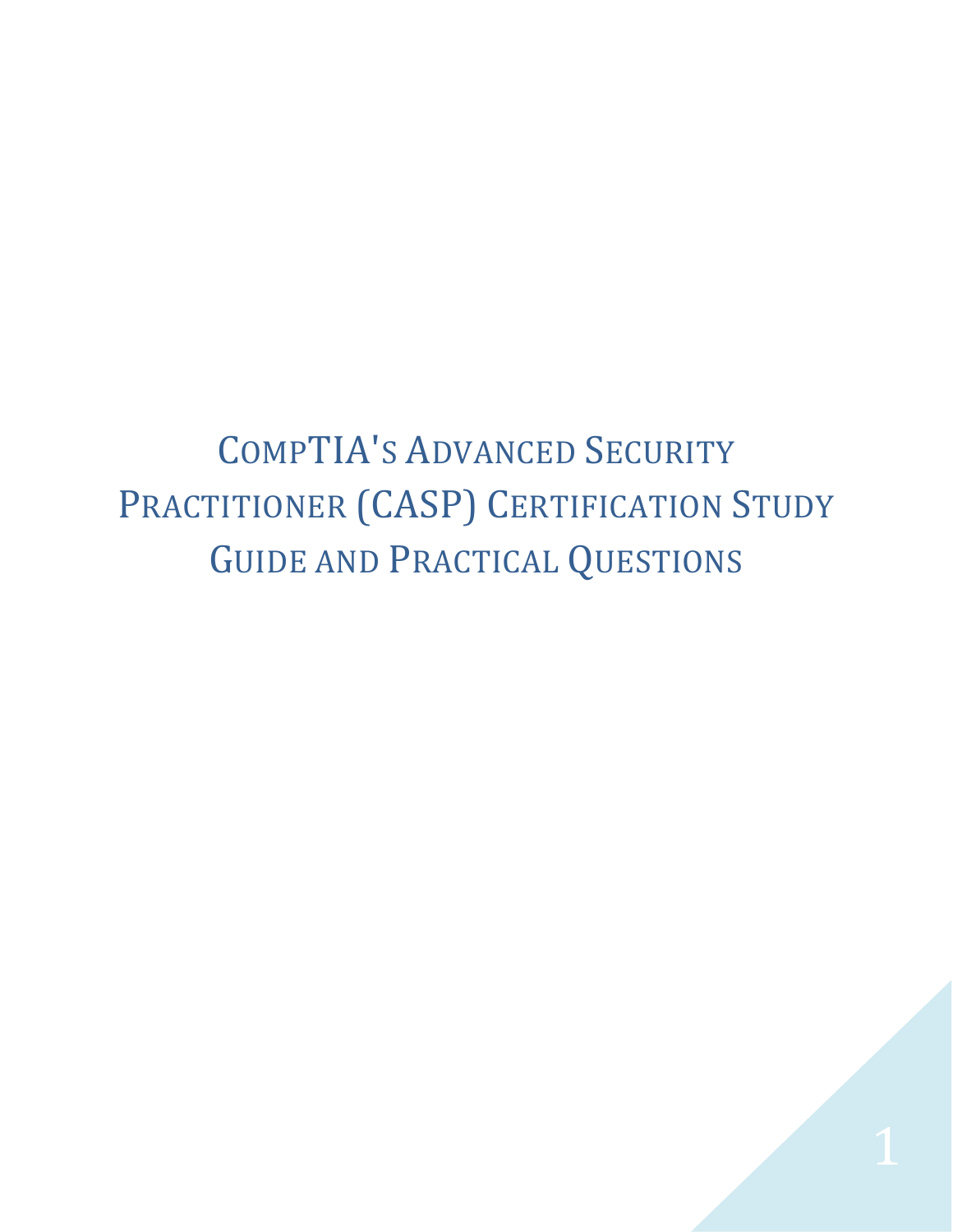# **Table of Contents**

| CompTIA's Advanced Security Practitioner (CASP) Certification Study Guide 1 |  |
|-----------------------------------------------------------------------------|--|
|                                                                             |  |
|                                                                             |  |
|                                                                             |  |
|                                                                             |  |
|                                                                             |  |
|                                                                             |  |
|                                                                             |  |
|                                                                             |  |
|                                                                             |  |
|                                                                             |  |
|                                                                             |  |
|                                                                             |  |
|                                                                             |  |
|                                                                             |  |
|                                                                             |  |
|                                                                             |  |
|                                                                             |  |
|                                                                             |  |
|                                                                             |  |
|                                                                             |  |
|                                                                             |  |
|                                                                             |  |
|                                                                             |  |
|                                                                             |  |
|                                                                             |  |
|                                                                             |  |
|                                                                             |  |
|                                                                             |  |
|                                                                             |  |
|                                                                             |  |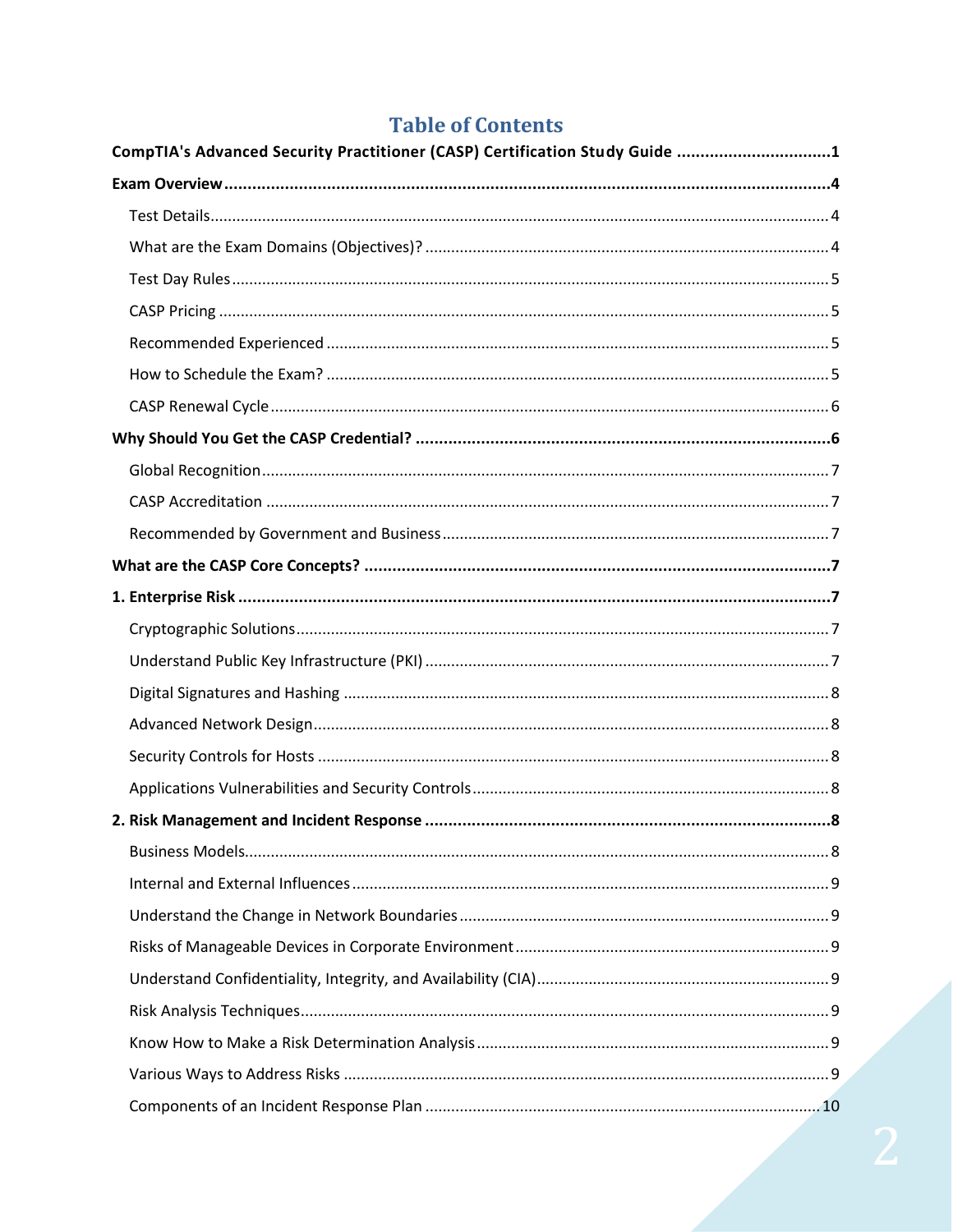| Host, Network, Storage, and Application Integration into the Secure Enterprise Architecture  12 |  |
|-------------------------------------------------------------------------------------------------|--|
|                                                                                                 |  |
|                                                                                                 |  |
|                                                                                                 |  |
|                                                                                                 |  |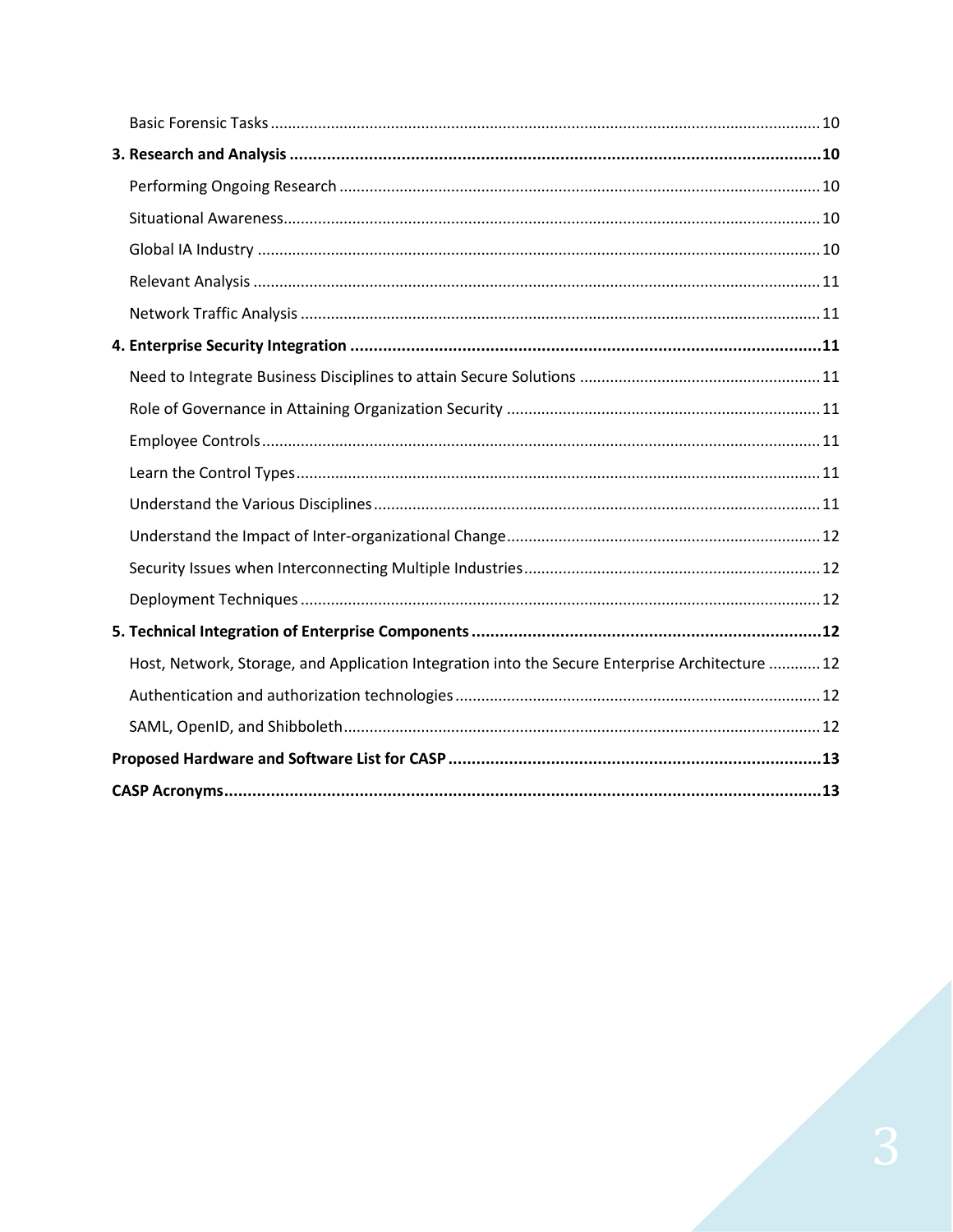# <span id="page-3-0"></span>**Exam Overview**

**Problem Statement:** The cyberspace and its infrastructure are unprotected to several risks which stem from both a physical and cyber threats. By exploiting these vulnerabilities, the cybercriminals acquire sensitive information and prevent the delivery of crucial IT services to the users.

The CompTIA's Advanced Security Practitioner (CASP), CAS-002, certification is a vendor-neutral and expert-level credential that provides the best information security solutions for both government agencies and Non-Governmental Organizations (NGOs).

Furthermore, the CASP certification meets the ISO17024 standards and is approved by the US Department of Defense (USDOD). Also, the CASP credential has gained stupendous popularity in the IT security arena due to its worldwide recognition. The director of services at Aspen Skiing Co, Robert Blanchard, says "the person with CASP credential quickly gets hired."

#### **[Think You're Ready To Tackle The CASP Exam? Take This Free Assessment & Find Out](https://phoenixts.com/resources/casp-assessment/)**

#### <span id="page-3-1"></span>**Test Details**

The following Table contains all the details about CASP test.

| Exam Code:                     | CAS-002                                                                    |
|--------------------------------|----------------------------------------------------------------------------|
| Language:                      | <b>English</b>                                                             |
| <b>Number of Questions:</b>    | Maximum of ninety (90)                                                     |
| <b>Types of Questions:</b>     | Performance-based and multiple choice                                      |
| Length of Test:                | One hundred and sixty-five (165) minutes                                   |
| <b>Recommended Experience:</b> | Ten (10) years of experience in IT administration, including at least five |
|                                | (5) years of hands-on technical security experience.                       |
| <b>Passing Score:</b>          | No scaled score just Pass/Fail only.                                       |
| Validity:                      | Three (3) years after launch                                               |
| Price:                         | \$426                                                                      |

### <span id="page-3-2"></span>**What are the Exam Domains (Objectives)?**

The underlying Table contains the exam domains and their percentage.

| <b>Domains</b>                                                                | Percentage Of The Examination |
|-------------------------------------------------------------------------------|-------------------------------|
| 1-Enterprise Security                                                         | 30%                           |
| 2-Risk Management and Incident Response                                       | 20%                           |
| <b>3-Research and Analysis</b>                                                | 18%                           |
| 4-Integration of Computing, Communication, and<br><b>Business Disciplines</b> | 16%                           |
| 5-Technical Integration of Enterprise                                         | 16%                           |
| <b>Components</b>                                                             |                               |
| <b>Total</b>                                                                  | 100%                          |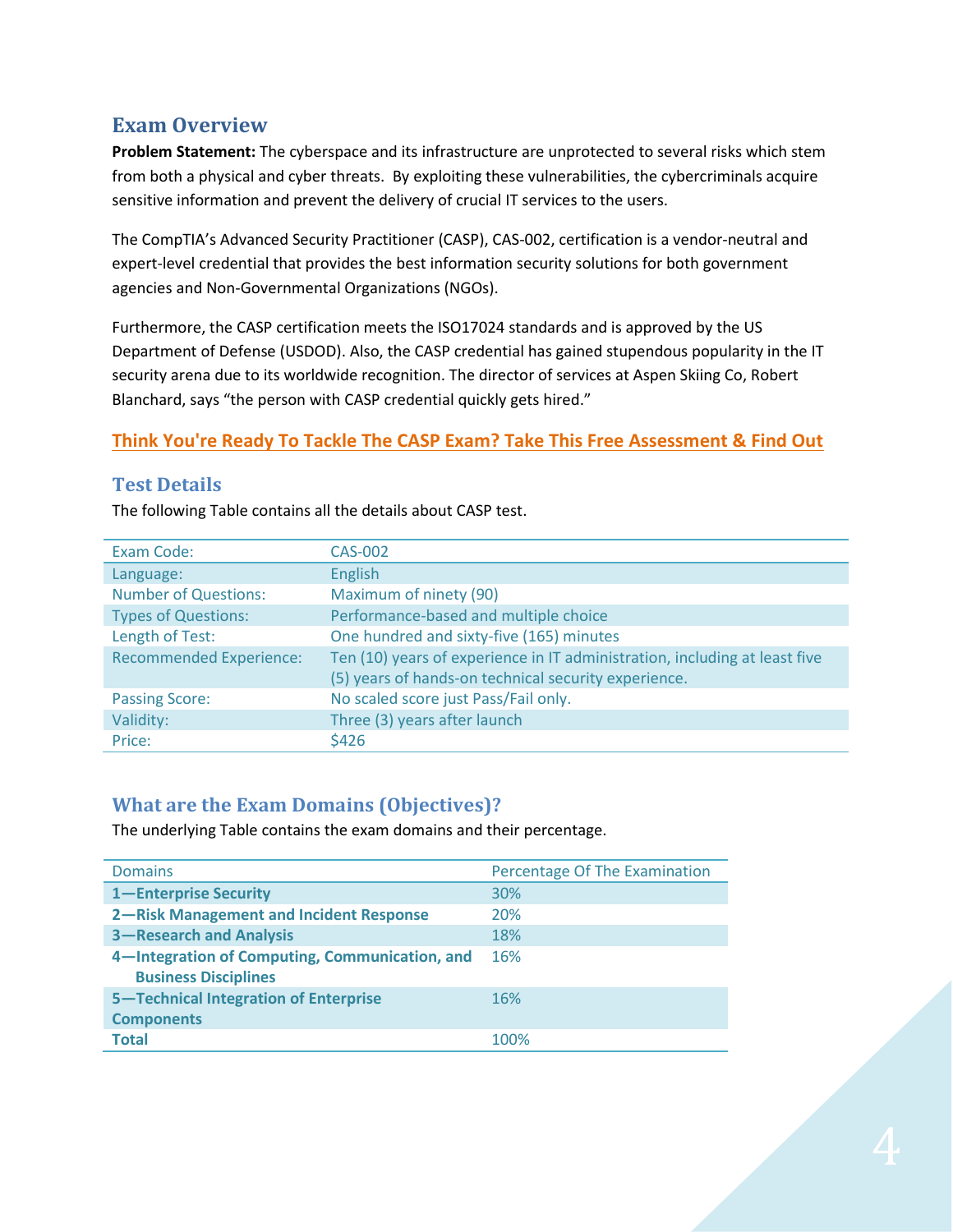#### <span id="page-4-0"></span>**Test Day Rules**

The candidate must bring his/her two identification forms in the testing center. Besides, the electronic devices are prohibited during the test. These devices include:

- **■** Smartphone
- Smart watches
- Notebook computer
- Tablet

### <span id="page-4-1"></span>**CASP Pricing**

The following Table includes the list of different countries and the prices they offer for CASP certification.

| Country                                 | <b>Currency</b>    | <b>Price</b> |
|-----------------------------------------|--------------------|--------------|
| <b>Thailand</b>                         | THB                | 13,320       |
| <b>New Zealand</b>                      | NZD                | 456          |
| <b>Japan</b>                            | <b>JPY</b>         | 45,270       |
| <b>EURO</b><br><b>Malaysia</b>          | <b>EURO</b><br>MYR | 387<br>1,518 |
| <b>South Africa</b><br><b>Australia</b> | <b>ZAR</b><br>AUD  | 2,770<br>425 |
| <b>Malaysia</b>                         | <b>MYR</b>         | 1518         |
| <b>England</b>                          | <b>GBP</b>         | 267          |
| <b>Emerging</b><br><b>Market</b>        | <b>USDe</b>        | 400          |
| <b>Switzerland</b>                      | <b>CHF</b>         | 548          |
| <b>USA</b>                              | <b>USD</b>         | 426          |

#### <span id="page-4-2"></span>**Recommended Experienced**

The CASP candidate is required to have ten (10) years of experience in IT administration, including at least five (5) years of hands-on technical security experience.

#### <span id="page-4-3"></span>**How to Schedule the Exam?**

Once the candidate meets all the CASP's requirements, he/she could schedule the exam on CompTIA's website by following some steps, including:

- 1. Buy exam voucher
- 2. Create login account
- 3. Find a testing center
- 4. Save exam details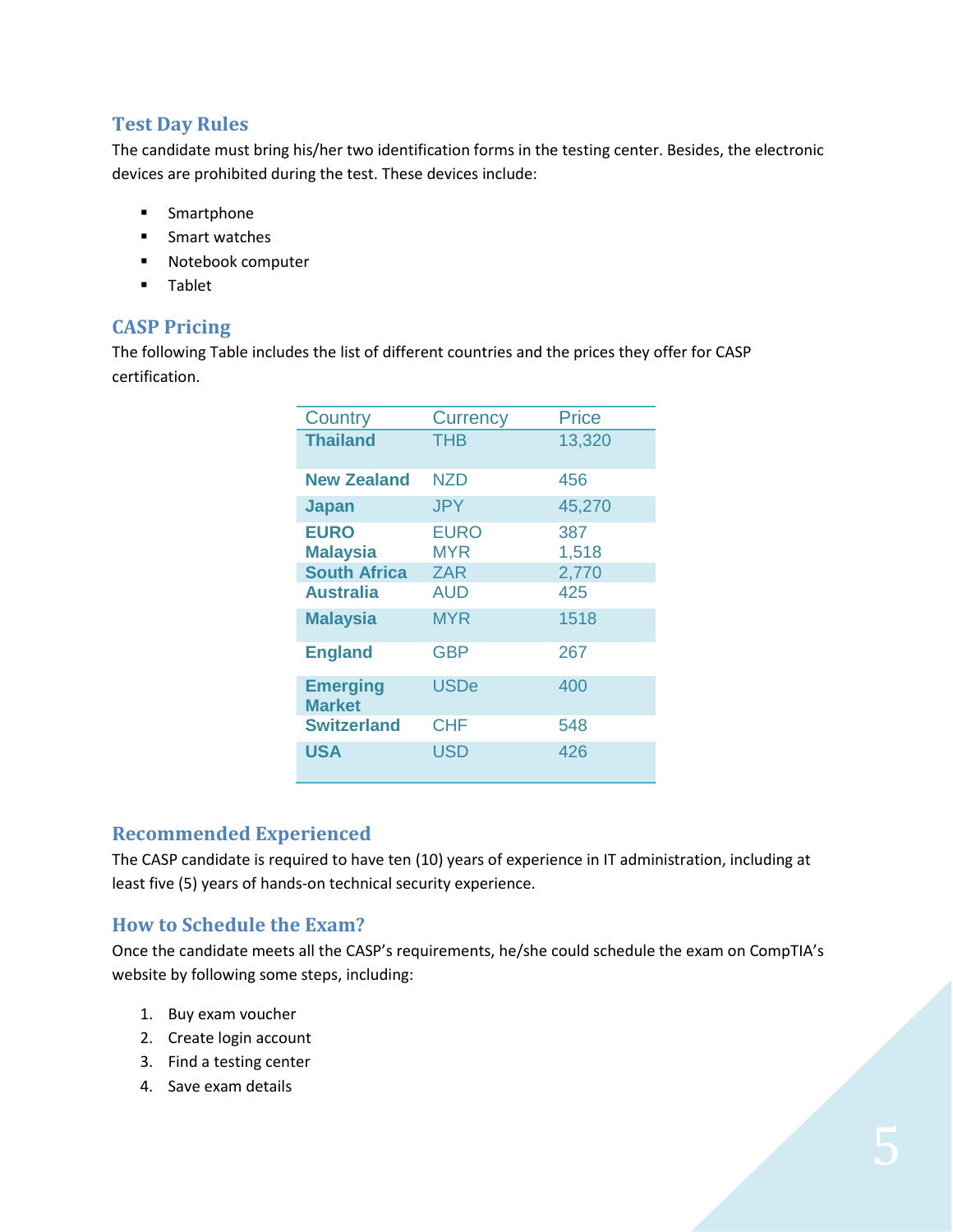### <span id="page-5-0"></span>**CASP Renewal Cycle**

CompTIA provides a Continuing Education (CE) program that assists the aspirants to keep their credentials up-to-date to attain longevity and advancement in their job tenure. As an IT is a rapidly changing field, the new opportunities and challenges are being created every day. The CE program helps the candidates to stay current with modern technologies and emerging trends in IT market.

The CASP credential is valid for three years, and the candidates are advised to extend his/her certification in 3-year time using CE policy. For this purpose, the participation in various activities and training programs is also essential for the candidates.

**Automatic Renewal:** it allows the students to automatically renew their credentials by collection a minimum of seventy-five (75) Continuing Education Units (CEUs) in three (3) years. The candidates should upload the CEUs in the certification account to automatically renew their credential.

**Renewal charges:** these charges are mandatory for the students. The due dates of the fee are based on CE renewal process, not on calendar years. When the expiry date comes along, the aspirant is informed through periodic Emails that remind him/her to upload CEU documentations. The annual CE charges are 50 USD and 150 USD for three-years (3).

**With Easy Payment,** the candidates have the choice to pay their dues with different payment methods, including:

- Use the current PayPal account
- Use the Debit or the Credit card (VISA, Master Card, American Express, Discover)

Also, the students are not required to have a PayPal account to pay with a debit or credit cards.

If the candidates have **multiple CompTIA certifications**, he/she doesn't need to pay for each to renew them separately. Rather, she/he will only pay CE fees for the highest-level CompTIA certification; the lower-level credentials will automatically be renewed without paying any additional charges.

CompTIA also gives **CE Tokens** to their members to facilitate them in paying their CE dues.

# <span id="page-5-1"></span>**Why Should You Get the CASP Credential?**

CASP is a popular certification in the IT industry worldwide and it has numerous benefits, including: **Skills Development**

IT security professionals having CASP certification will be able:

- To apply judgment and critical thinking across a vast spectrum of security disciplines to provide and implement viable security solutions that map out the organizational strategies.
- To conceptualize, integrate, engineer and then apply the sustainable solutions across complex environments.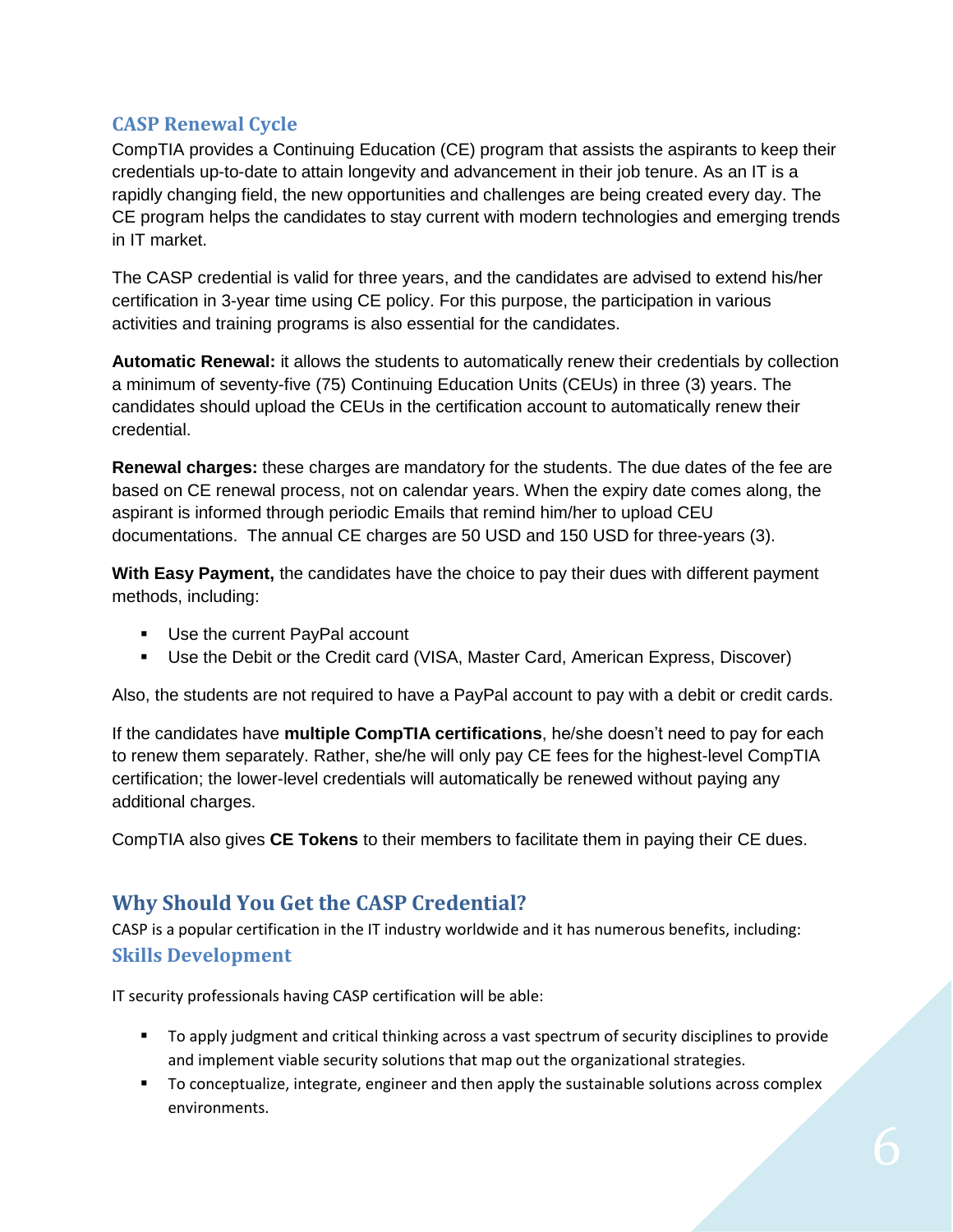- To translate business needs into the security requirements.
- Respond to security incidents.
- To analyze the risk impact.

#### <span id="page-6-0"></span>**Global Recognition**

CompTIA is the vendor who provides CASP certification. CompTIA has recognized worldwide as the leading IT nonprofit trade association and its credibility is undoubted. Therefore, getting CASP is highly valuable especially for those seeking for immediate employment.

### <span id="page-6-1"></span>**CASP Accreditation**

CASP certification is accredited by the ANSI (American National Standards and Institute) to indicate compliance with the ISO-17024 standard.

#### <span id="page-6-2"></span>**Recommended by Government and Business**

Various governmental and Non-governmental organization (NGOs) organizations recommend CompTIA's CASP certification. These organizations include U.S Department of Defense (UDD), Ricoh, Sharp, and Dell, and various others.

# <span id="page-6-3"></span>**What are the CASP Core Concepts?**

To become a CASP-certified, the candidates must understand the core concepts in CASP domains. As aforementioned, the candidate should know about the enterprise security, Risk Management and incident response, integration of business disciplines, and technical integration of core concepts.

# <span id="page-6-4"></span>**1. Enterprise Risk**

CASP plays a crucial role in enterprise security and risk management by providing recommendations and guidance to executives and employees on the security controls and processes. These recommendations include the understanding of cryptographic solutions, PKI, digital signature and hashing, advanced network design, security controls for hosts, and application vulnerability and security controls.

### <span id="page-6-5"></span>**Cryptographic Solutions**

The most efficient cryptographic solutions include symmetric cryptography, asymmetric cryptography, hashing, and hybrid encryption. Each solution ensures confidentiality, integrity, and authentication of data in the organizations.

### <span id="page-6-6"></span>**Understand Public Key Infrastructure (PKI)**

PKI solution is used to protect the public key used in symmetric cryptography. In a symmetric encryption scheme, both the sender and the receiver used the same key to encrypt and decrypt the text or message.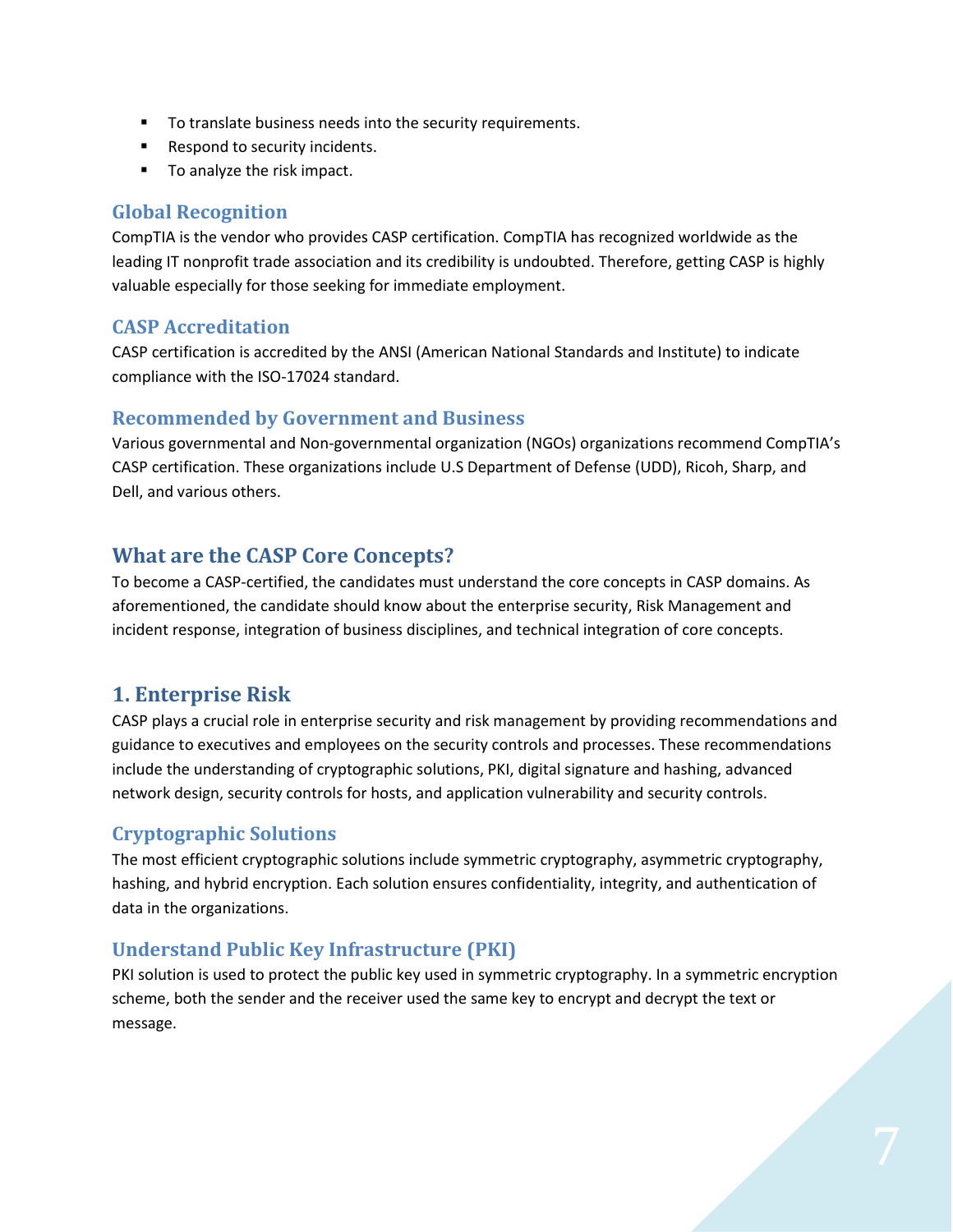### <span id="page-7-0"></span>**Digital Signatures and Hashing**

Digital signatures prove that a message was sent from a specific user and that the message wasn't altered while in transit. Hashing is used to protect the integrity of a message by preventing it from being illegitimately accessed during transmits over the network.

#### <span id="page-7-1"></span>**Advanced Network Design**

The CASP professionals should understand some important concepts in advanced network design including remote access, network authentication methods, transport encryption, 802.1x, mesh networks, and IPv4 and associated transitional technologies.

#### <span id="page-7-2"></span>**Security Controls for Hosts**

The security professional must understand that the operating system (OS) must be protected or trusted. Also, how trusted OS can be used to improve the security of the system. Furthermore, the security experts also understand some security software, such as antispyware, antivirus, antimalware, spam filter, HIPS/HIDS, firewalls, log monitoring, and patch management.

### <span id="page-7-3"></span>**Applications Vulnerabilities and Security Controls**

The CASP professionals need to know the principles of secure web application design. The guidelines are developed by common application vulnerability category including authentication, input validation, authorization, cryptography, parameter manipulation, session management, sensitive data, and configuration management. The candidates also understand some issues associated with the application, such as Cross-Site Request Forgery (CSRF), direct object references, SQL injection, fault injection, insecure cookies storage, privilege escalation, improper storage of sensitive data, and incorrect error and exception handling.

# <span id="page-7-4"></span>**2. Risk Management and Incident Response**

The CASP professionals must understand the threats to the organizations, potential risks, and the ways to mitigate risks.

#### <span id="page-7-5"></span>**Business Models**

In the age of globalization, the markets have evolved from one country to another country and even from one continent to another continent. The business community has interlinked with one another. From the IT perspective, such partnerships or business connections may encounter various security risks. To thwart such risks, the CASP-certified must be aware of the **business models** that include:

- Partnerships
- Outsourcing
- Mergers
- Acquisitions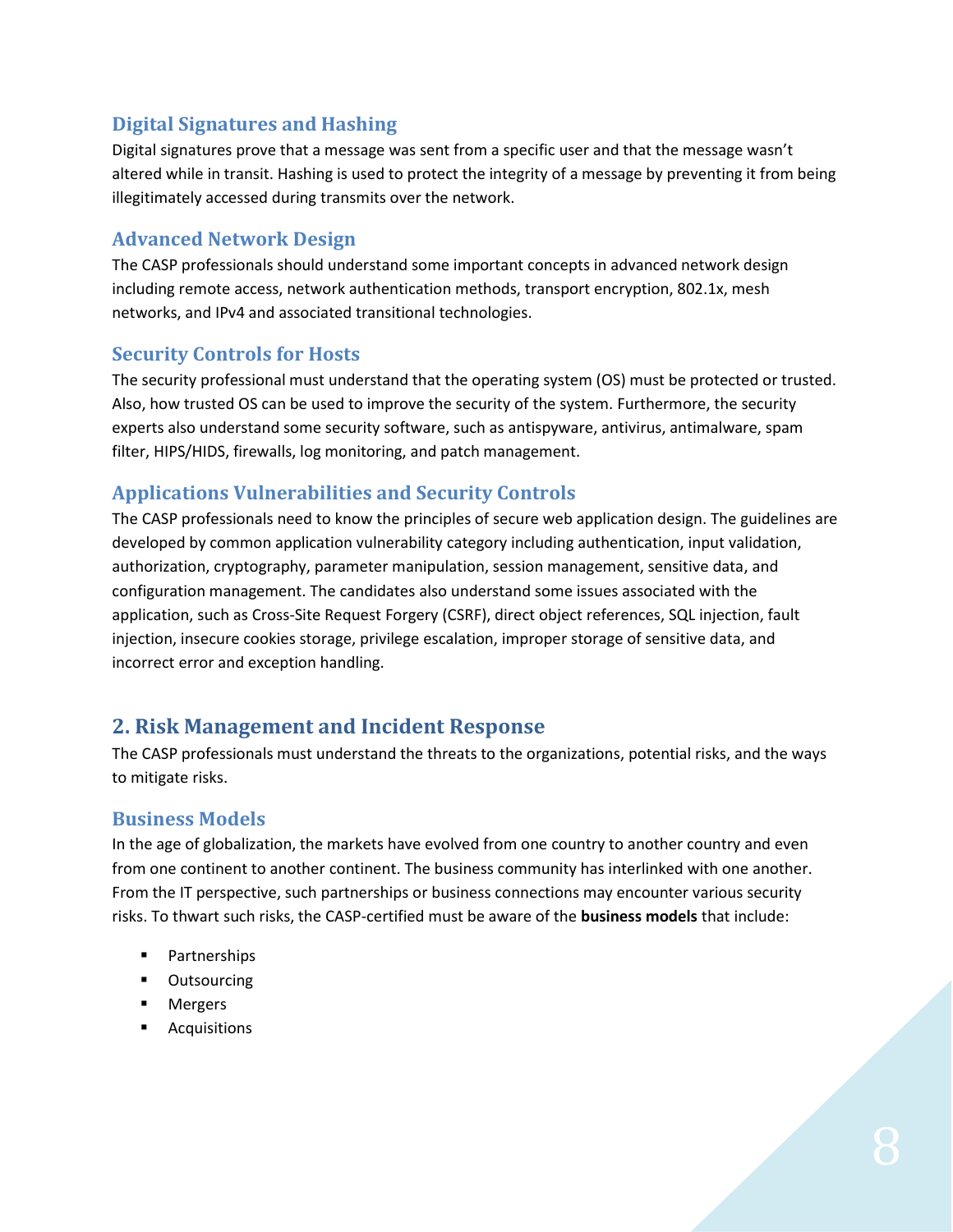#### <span id="page-8-0"></span>**Internal and External Influences**

There are various factors involved to control the markets. In industrialized states, such as the United States and China, the companies have developed their own policies or code of conduct that define the operational activities of these enterprises that also involve their management and employees. The internal factors include the high-level policies and audit findings can have a great impact on business operations.

#### <span id="page-8-1"></span>**Understand the Change in Network Boundaries**

The Could Computing, in fact, obscures the network boundaries as the exact site of particular data may be unknown. The protection mechanisms provided by the cloud providers are also difficult to understand. Contrarily, by 1990, the networks were easy to define with defensive technologies that include firewalls and Intrusion Detection Systems (IDSs).

#### <span id="page-8-2"></span>**Risks of Manageable Devices in Corporate Environment**

Today, almost everyone is familiar with mobile devices, iPads, PDAs, and smart watches. These devices can be used to intrude in corporate IT environment and they are great concerns for the IT security professionals. To deal with such risks, the corporate has developed its policies that define what is allowed and what is disallowed in corporation network.

### <span id="page-8-3"></span>**Understand Confidentiality, Integrity, and Availability (CIA)**

CIA is the modern security principles that are applied to the risk assessment process in companies. The CASP candidate must understand these concepts. Confidentiality is the act of ensuring that the information is unavailable to unauthorized individuals. Integrity assures that the information isn't altered during the transit over a network. In a nutshell, the job of security professional is to protect the confidentiality, availability, and integrity of companies' valuable informational assets.

### <span id="page-8-4"></span>**Risk Analysis Techniques**

There are two fundamental techniques to carry out risk analysis: Quantitative and Qualitative. The Quantitative risk assessment is a dollar-based and assigns dollar amounts to known risks. On the other hand, the Qualitative risk assessment is a non-dollar-based and employs attributes, such as critical, low, medium, and high.

### <span id="page-8-5"></span>**Know How to Make a Risk Determination Analysis**

Risks and vulnerability assessment is crucial for company's IT infrastructure and the security of its assets. The IT professionals (assessors) can provide recommendations for increasing the level of security of corporations' assets.

#### <span id="page-8-6"></span>**Various Ways to Address Risks**

The CASP candidates must learn the approaches used to prevent the threats and vulnerabilities. Different methods can be used to prevent the potential hazards. The methods include avoid, accept, transfer, or mitigate.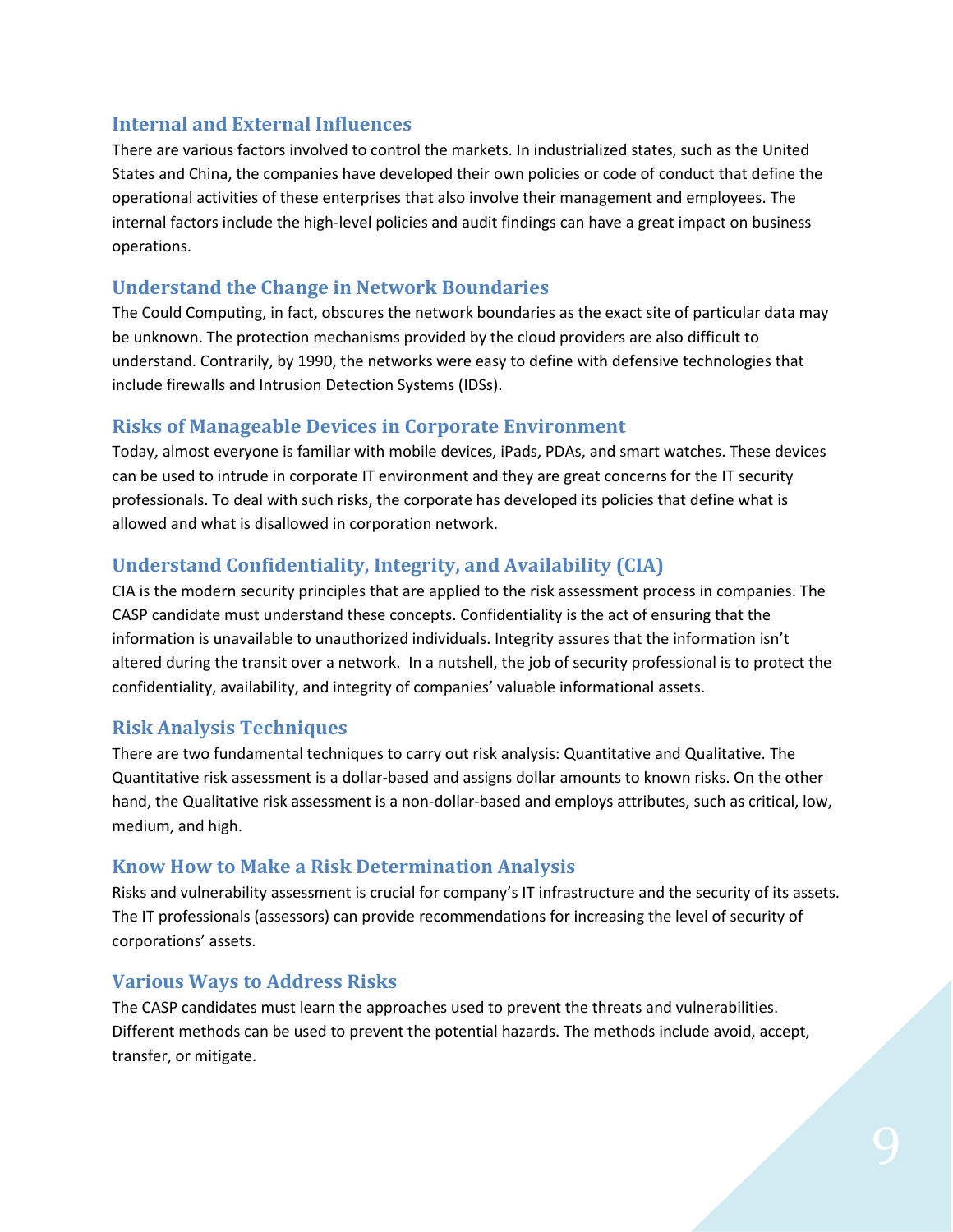### <span id="page-9-0"></span>**Components of an Incident Response Plan**

The CASP candidate must develop a plan to better respond to any incident. The following number of steps should be performed when an incident occurs:

- 1. Planning and preparation
- 2. Identification and Evaluation
- 3. Containment and Mitigation
- 4. Eradication and Recovery
- 5. Investigation and closure

#### <span id="page-9-1"></span>**Basic Forensic Tasks**

Basie Forensic tasks include:

- 1. Identification
- 2. Presentation
- 3. Collection
- 4. Examination
- 5. Analysis
- 6. Presentation of Findings

#### <span id="page-9-2"></span>**3. Research and Analysis**

The research and analysis domain of CASP exam focus on two broad areas:

- Analyze industry trends and summarizing potential impact to the enterprises
- Determine relevant analysis aims at securing the enterprises

#### <span id="page-9-3"></span>**Performing Ongoing Research**

Performing ongoing research means the CASP professional must reviews industry trends and summarizes the potential impact to enterprises. To do so, he/she is required to understand modern technologies, to know how to evaluate current systems, and to understand standards and documentation, such as ISOs, NIST, and RFCs.

#### <span id="page-9-4"></span>**Situational Awareness**

Situational awareness required the CASP professionals to always aware of security incidents, such as threats and client-side attacks, which may be happened in organizations and how to deal with such incidents.

#### <span id="page-9-5"></span>**Global IA Industry**

CASP professionals must need to know how to interface with other businesses in the global IA industry. The best way is to participate in security events and conferences that held each year, such as DefCon (world's largest hacker convention).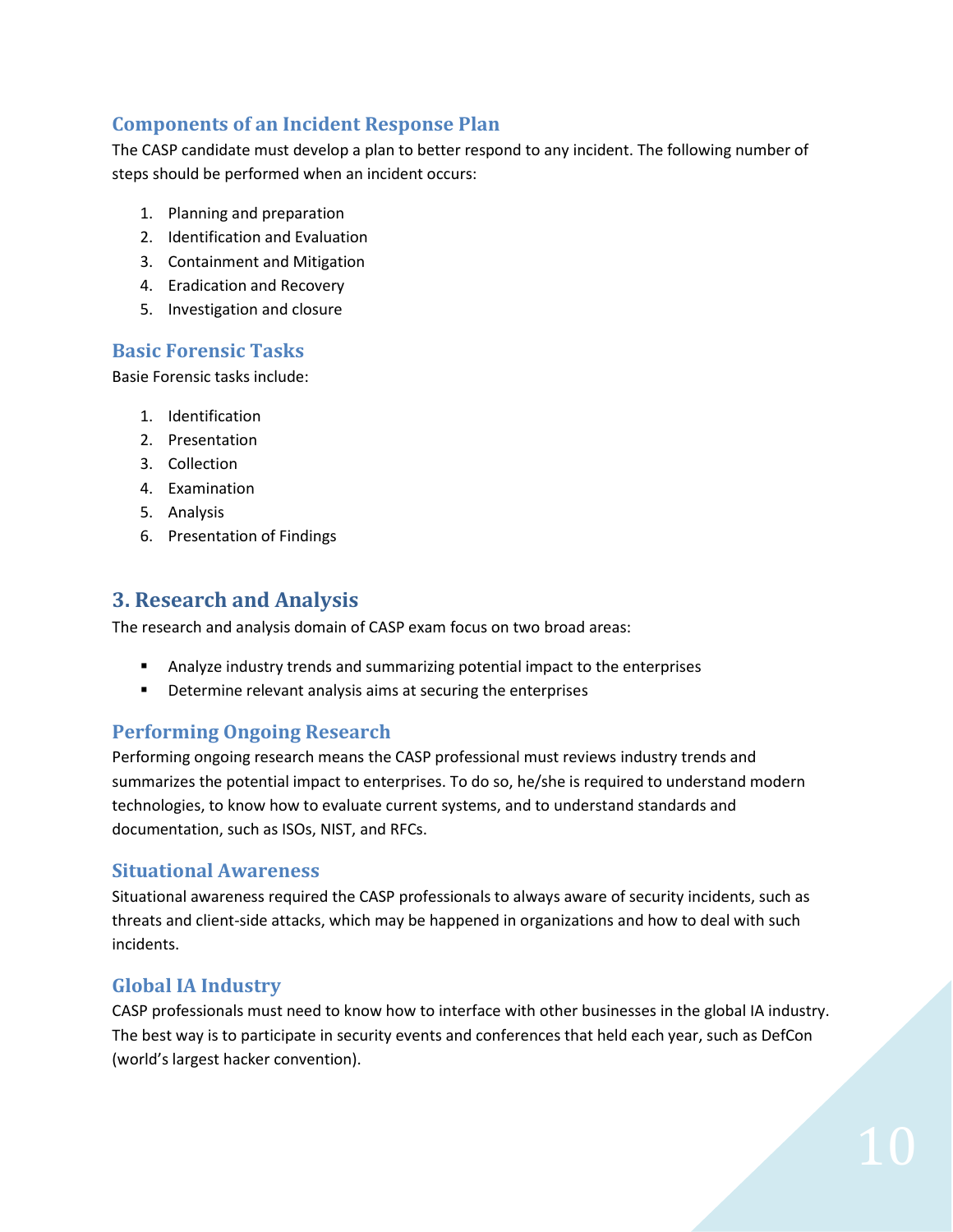#### <span id="page-10-0"></span>**Relevant Analysis**

The security professionals carry out the relevant analysis to secure the enterprises. To perform relevant analysis, the CASP professional must understand RFIs, RFQs, and RFPs. He/she also ensures that the agreements meet the security requirements of the company.

### <span id="page-10-1"></span>**Network Traffic Analysis**

The network analysis is performed by placing a sniffer, such as "Wireshark" on segments of a network and acquiring network traffic.

# <span id="page-10-2"></span>**4. Enterprise Security Integration**

The CASP professionals need to know how to deploy security solutions in the organizations.

#### <span id="page-10-3"></span>**Need to Integrate Business Disciplines to attain Secure Solutions**

The CASP professionals work with others in the organizations to integrate the needs of the companies into the comprehensive security solutions. The holistic security solution is necessary for enterprise's continuity of business operations. Also, these solutions help in maintaining the confidentiality and integrity of companies' data.

#### <span id="page-10-4"></span>**Role of Governance in Attaining Organization Security**

Governance is all about management, control of the enterprise, customs, processes, and policies or code of ethics. The top management in the company is responsible for ensuring the development, implementation, and compliance of rules and regulations so that the IT infrastructure could be controlled.

### <span id="page-10-5"></span>**Employee Controls**

Employee control mechanisms provide the understanding how new employees are hired and how their expulsion and retirements are managed. The examples of good employee control include the least privilege, dual controls, and mandatory vacations.

### <span id="page-10-6"></span>**Learn the Control Types**

There are three control types, such as administrative controls, technical controls, and physical controls. The CASP professional use one of these controls to provide recommendations and guidance to employees and top management.

### <span id="page-10-7"></span>**Understand the Various Disciplines**

There should be an explicit division of disciplines, roles, and responsibilities within the enterprise. The discipline includes the consultants, vendors, and employees. All of them must comply with company's security policy.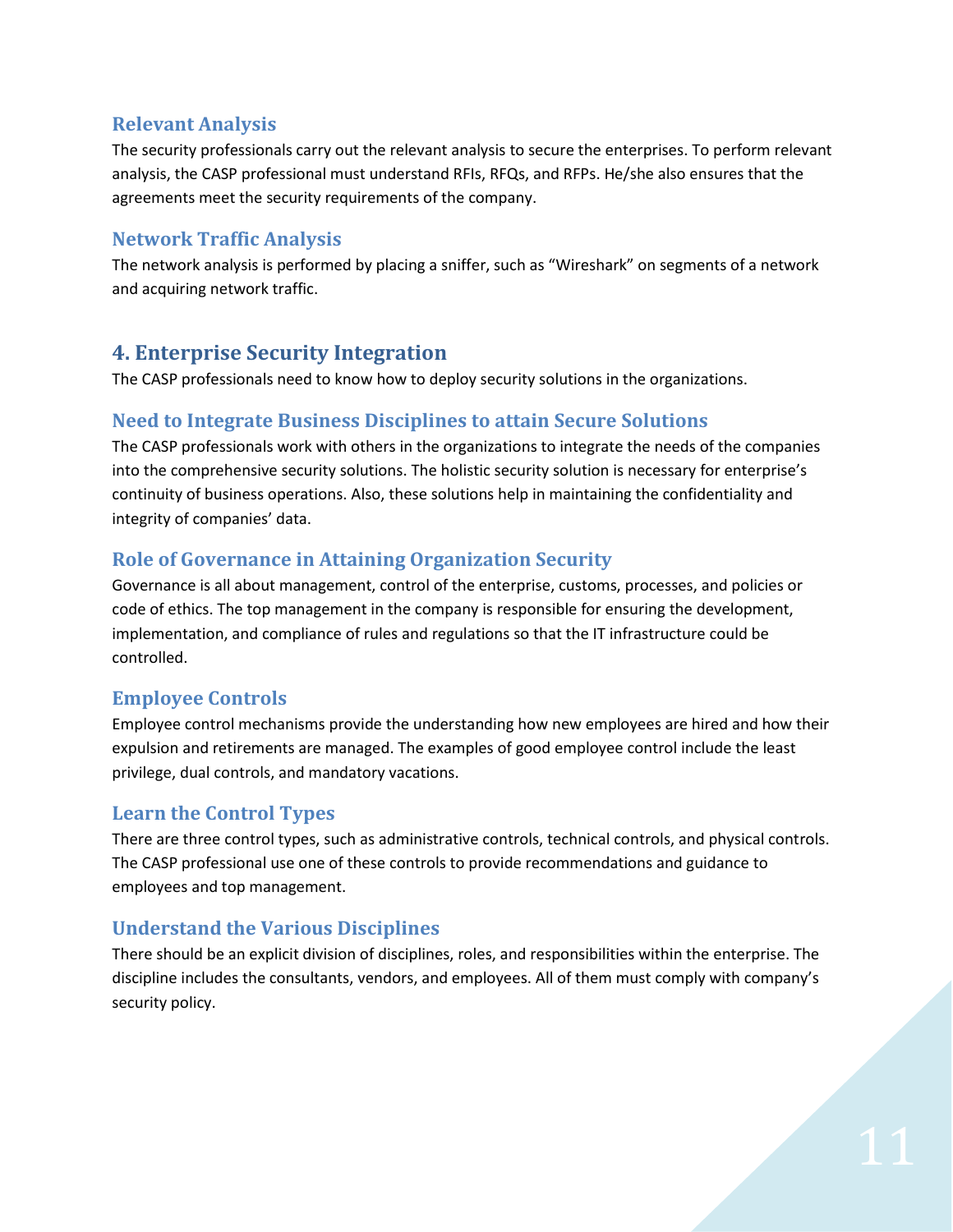### <span id="page-11-0"></span>**Understand the Impact of Inter-organizational Change**

The inter-organizational change often reduces the security level of system configurations within the enterprises. The CASP professionals use *Change Control Processes* to avoid the unwanted consequences occurring due to the organizational change.

### <span id="page-11-1"></span>**Security Issues when Interconnecting Multiple Industries**

When two or more enterprises or their networks are interconnected, there is a huge risk of a security breach which allows the cybercriminals to migrate from one company to another through viruses or phishing techniques.

### <span id="page-11-2"></span>**Deployment Techniques**

Deployment techniques are used to integrate products and services into the environment. Three deployment techniques include the Hard Changeover, Phased, and Parallel.

# <span id="page-11-3"></span>**5. Technical Integration of Enterprise Components**

# <span id="page-11-4"></span>**Host, Network, Storage, and Application Integration into the Secure Enterprise Architecture**

The data flow must be secured to meet rapidly changing business needs. To do so, the security professionals deploy security controls when business needs are changed. Also, understanding of standards is essential in CASP exam that includes open standards, competing standards, de facto standards, lack of standards, and adherence to standards. Some other important concepts for exam point of view include technical deployment models, secure infrastructure design, storage integration, and enterprise application integration enablers.

# <span id="page-11-5"></span>**Authentication and authorization technologies**

For CASP exam, authentication includes single sign-on and certificate-based authentication. Also, the candidate would learn the methods of authorization, such as SPML, XACML, and OAUTH. Besides, the candidates also learn the Attestation and its purposes as it relates to trusted and secure computing. Other important concepts include identity propagation, federation, and advanced trusted models.

# <span id="page-11-6"></span>**SAML, OpenID, and Shibboleth**

Security Assertion Markup Language (SAML) is an open standard that provides both authorization and authentication. The current version of SAML is SAML2.0.

OpenID is the open standard just for authentication. It's promoted by the nonprofit organization known as OpenID Foundation. Currently, billions of users are using OpenID-enabled accounts on the internet. Also, many organizations use OpenID to authenticate their users. These organizations include PayPal, WordPress, Yahoo, and Google.

Shibboleth is a single log-in system for computer networks, and it allows users to sign-in using just one identity to several systems run by the Federation of different institutions or organizations.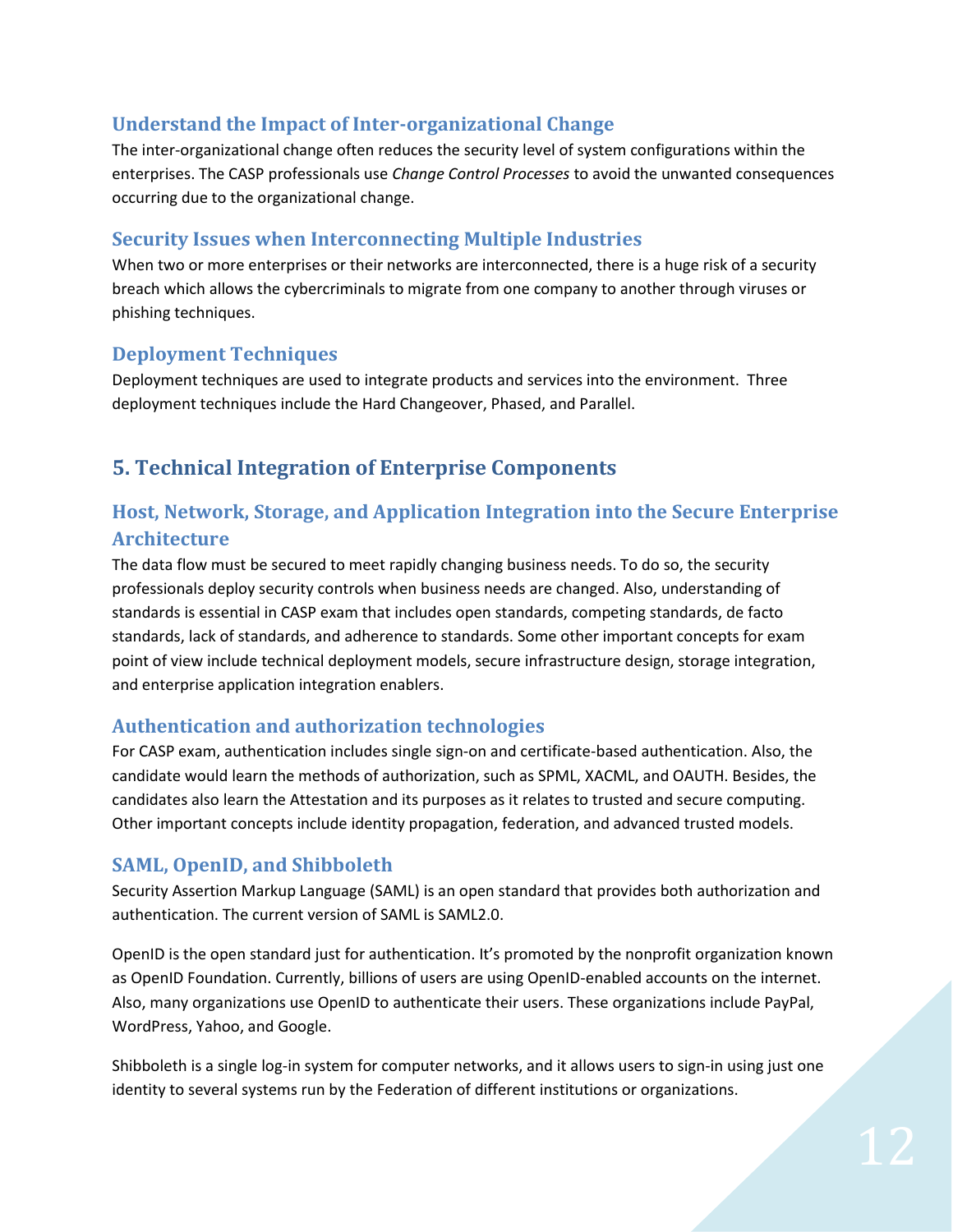# <span id="page-12-0"></span>**Proposed Hardware and Software List for CASP**

CompTIA included the hardware and software list to help the candidates for exam preparation. Also, this list is helpful to those training companies who want to establish lab components to their training offering.

Biometric devices **COTHER CONTER CONTER** Crypto-cards **SOFTWARE** 3G/4G hotspot

# **TOOLS** Mobile devices and Laptops Port scanner Antennas **SPARE HARDWARE** VMware player/virtual box Network mapper **External USB Flash Drives** Linux Vulnerability scanner **Power Supplies** Windows

Spectrum analyzer NICs Packets Sniffer

VoIP **Helix software** Sample logs Tokens Threat modeling tool

Protocol Analyzer **Basic SAN/NAS** Vulnerability assessment tool **EQUIPMENT** Cables Cables Virtualized appliances (IPS, Firewall)

Access points **Honeypot software** Broadband Internet connection NIPS GNS GNS Sample organizational structure Load Balancer **Sample Network traffic** Copen VAS Sample Network traffic Router and Switches **Host IPS** Host IPS Sample network documentation

# <span id="page-12-1"></span>**CASP Acronyms**

The underlying Table contains a list of acronyms that are necessary for CASP exam. For a comprehensive exam preparation, the candidates must know all listed acronyms.

| <b>ACRONYM</b> | <b>SPELLED OUT</b>                               | <b>ACRONYM</b> | <b>SPELLED OUT</b>                                       |
|----------------|--------------------------------------------------|----------------|----------------------------------------------------------|
| <b>AAA</b>     | Authentication, Authorization,<br>and Accounting | <b>ELA</b>     | <b>Enterprise License Agreement</b>                      |
| <b>AAR</b>     | <b>After Action Report</b>                       | <b>ECC</b>     | <b>Elliptic Curve Cryptography</b>                       |
| <b>AD</b>      | <b>Active Directory</b>                          | <b>ECB</b>     | <b>Event Control Block</b>                               |
| <b>AUP</b>     | <b>Acceptable Use Policy</b>                     | <b>ESB</b>     | <b>Enterprise Service Bus</b>                            |
| <b>ARO</b>     | <b>Annualized Rate of Occurrence</b>             | <b>FDE</b>     | <b>Full Disk Encryption</b>                              |
| <b>API</b>     | <b>Application Programming</b><br>Interface      | <b>FIPS</b>    | <b>Federal Information Processing</b><br><b>Standard</b> |
| <b>AJAX</b>    | <b>Asynchronous Java And XML</b>                 | GUI            | <b>Graphical User Interface</b>                          |
| AV             | <b>Antivirus</b>                                 | <b>GRC</b>     | Governance, Risk and Compliance                          |
| <b>BPM</b>     | <b>Business Process Management</b>               | <b>GPG</b>     | <b>GNU Privacy Guard</b>                                 |
| <b>BIOS</b>    | <b>Basic Input/Output System</b>                 | <b>HVAC</b>    | Heating, Ventilation and Air<br>Conditioning             |
| <b>BGP</b>     | <b>Border Gateway Protocol</b>                   | <b>HSM</b>     | <b>Hardware Security Module</b>                          |
| <b>BCP</b>     | <b>Business Continuity Planning</b>              | <b>HIPS</b>    | <b>Host-based Intrusion Prevention</b><br>System         |
| <b>CA</b>      | <b>Certificate Authority</b>                     | <b>HIDS</b>    | <b>Host-based Intrusion Detection</b><br>System          |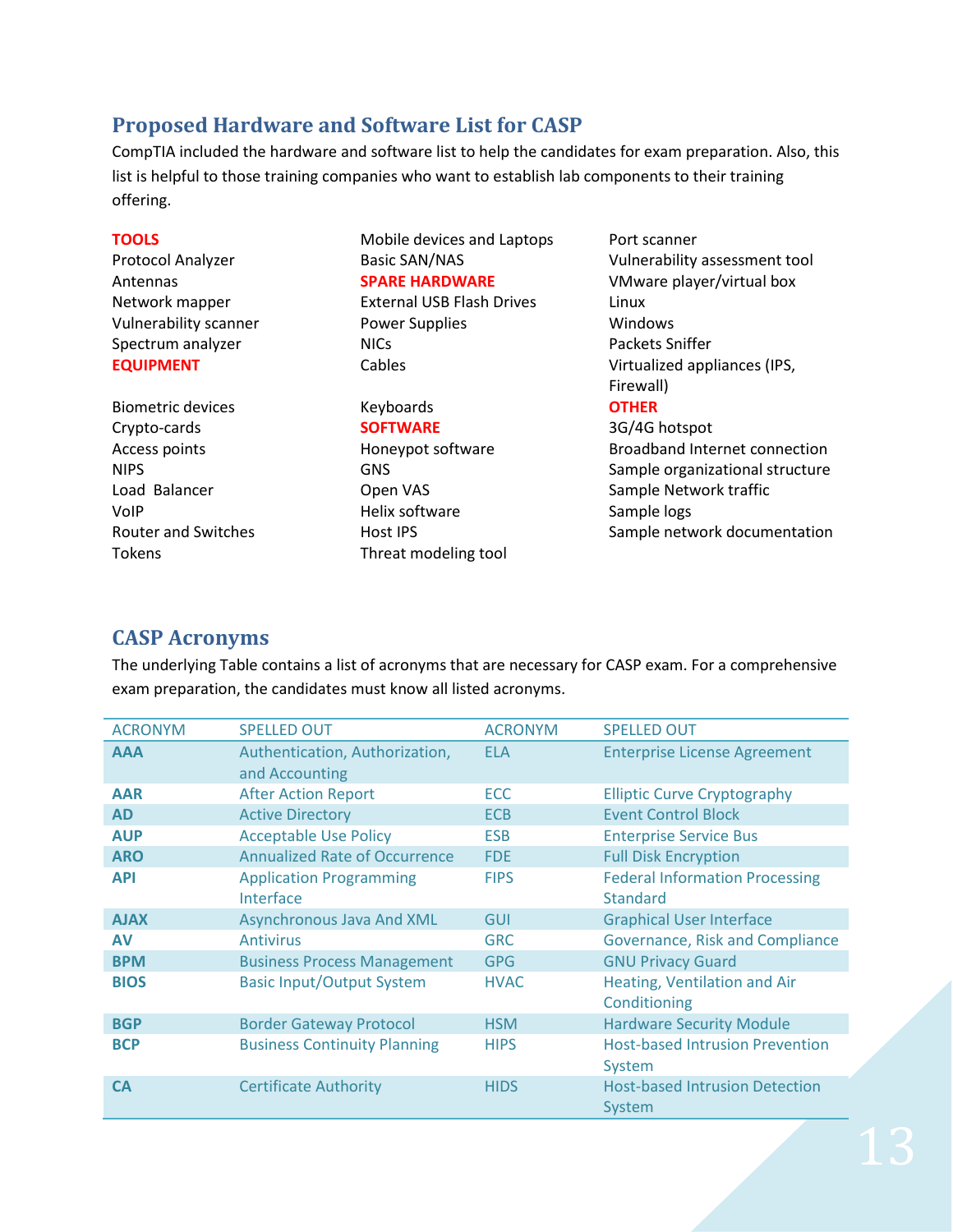| <b>CASB</b> | <b>Cloud Access Security Broker</b>                        | <b>HDD</b>     | <b>Hard Disk Drive</b>                                                                                                   |
|-------------|------------------------------------------------------------|----------------|--------------------------------------------------------------------------------------------------------------------------|
| <b>CaaS</b> | <b>Communication as a Service</b>                          | <b>HBA</b>     | <b>Host Bus Adapter</b>                                                                                                  |
| <b>CIA</b>  | Confidentiality, Integrity, and<br>Availability            | <b>HIMAC</b>   | <b>Hashed Message Authentication</b><br>Code                                                                             |
| <b>CRM</b>  | <b>Customer Resource</b><br>Management                     | <b>IPSec</b>   | <b>Inter Protocol Security</b>                                                                                           |
| <b>CRC</b>  | <b>Cyclical Redundancy Check</b>                           | <b>IPS</b>     | <b>Intrusion Prevention System</b>                                                                                       |
| <b>CMS</b>  | <b>Content Management System</b>                           | IP             | <b>Internet Protocol</b>                                                                                                 |
| <b>CLI</b>  | <b>Command Line Interface</b>                              | <b>IOC</b>     | Input / Output Controller                                                                                                |
| <b>CISO</b> | <b>Chief Information Security</b><br><b>Officer</b>        | <b>IMAP</b>    | <b>Internet Message Access Protocol</b>                                                                                  |
| <b>DR</b>   | <b>Disaster Recovery</b>                                   | <b>IDS</b>     | <b>Intrusion Detection System</b>                                                                                        |
| <b>DoS</b>  | <b>Denial of Service</b>                                   | IR             | <b>Incident Response</b>                                                                                                 |
| <b>DNS</b>  | <b>Domain Name Server (Service)</b>                        | <b>ISMS</b>    | <b>Information Security</b><br><b>Management System</b>                                                                  |
| <b>ISP</b>  | <b>Internet Service Provider</b>                           | <b>PSK</b>     | <b>Pre-shared Key</b>                                                                                                    |
| LTE         | <b>Long-Term Evolution</b>                                 | <b>PPP</b>     | <b>Point-to-Point Protocol</b>                                                                                           |
| <b>LEAP</b> | Lightweight Extensible                                     | <b>PEAP</b>    | <b>Protected Extensible</b>                                                                                              |
|             | <b>Authentication Protocol</b>                             |                | <b>Authentication Protocol</b>                                                                                           |
| <b>LDAP</b> | <b>Lightweight Directory Access</b><br>Protocol            | <b>PCI-DSS</b> | <b>Payment Card Industry Data</b><br><b>Security Standard</b>                                                            |
| <b>L2TP</b> | <b>Layer 2 Tunneling Protocol</b>                          | PAP            | <b>Password Authentication</b><br>Protocol                                                                               |
| <b>LAN</b>  | <b>Local Area Network</b>                                  | QoS            | <b>Quality of Service</b>                                                                                                |
| <b>MaaS</b> | <b>Monitoring as a Service</b>                             | <b>RBAC</b>    | <b>Rule-Based Access Control or</b>                                                                                      |
|             |                                                            |                | <b>Role-Based Access Control</b>                                                                                         |
| <b>MPLS</b> | <b>Multiprotocol Label Switching</b>                       | <b>RAD</b>     | <b>Rapid Application Development</b>                                                                                     |
| <b>MOU</b>  | <b>Memorandum of Understanding</b>                         | R&D            | <b>Research and Development</b>                                                                                          |
| <b>MOA</b>  | <b>Memorandum of Agreement</b>                             | <b>RDC</b>     | <b>Remote Desktop Connection</b>                                                                                         |
| <b>MFD</b>  | <b>Multifunction Device</b>                                | <b>RTP</b>     | <b>Real-time Transport Protocol</b>                                                                                      |
| MD5         | <b>Message Digest 5</b>                                    | <b>ROI</b>     | <b>Return On Investment</b>                                                                                              |
| <b>MAN</b>  | <b>Metropolitan Area Network</b>                           | <b>REST</b>    | <b>Representational State Transfer</b>                                                                                   |
| NTP.        | <b>New Technology LANMAN</b>                               | SSP            | <b>Storage Service Provider</b>                                                                                          |
| <b>NTFS</b> | <b>New Technology File System</b>                          | <b>SSL</b>     | <b>Secure Sockets Layer</b>                                                                                              |
| <b>NSP</b>  | <b>Network Service Provider</b>                            | <b>SSD</b>     | <b>Solid State Drive</b>                                                                                                 |
| <b>NOS</b>  | <b>Network Operating System</b>                            | <b>SP</b>      | <b>Service Provider</b>                                                                                                  |
| <b>NIPS</b> | <b>Network-based Intrusion</b><br><b>Prevention System</b> | <b>SPML</b>    | <b>Service Provisioning Markup</b><br>Language                                                                           |
| <b>NIDS</b> | <b>Network-based Intrusion</b>                             | <b>SOA</b>     | Service Oriented Architecture or                                                                                         |
|             | <b>Detection System</b>                                    |                | <b>Start Of Authority</b>                                                                                                |
| <b>NDA</b>  | <b>Non-Disclosure Agreement</b>                            | <b>SOAP</b>    | <b>Service Organization Controls or</b><br><b>Simple Object Access Protocol</b><br><b>SOC Security Operations Center</b> |
| <b>NAC</b>  | <b>Network Access Control</b>                              | <b>SOW</b>     | <b>Statement Of Work</b>                                                                                                 |
| <b>OSI</b>  | <b>Open Systems Interconnection</b>                        | <b>SOP</b>     | <b>Same Origin Policy</b>                                                                                                |
| <b>OS</b>   | <b>Operating System</b>                                    | <b>SOX</b>     | <b>Same Origin Policy</b>                                                                                                |
| <b>OCSP</b> | <b>Online Certificate Status</b>                           | <b>SDLM</b>    | Software Development Life Cycle                                                                                          |